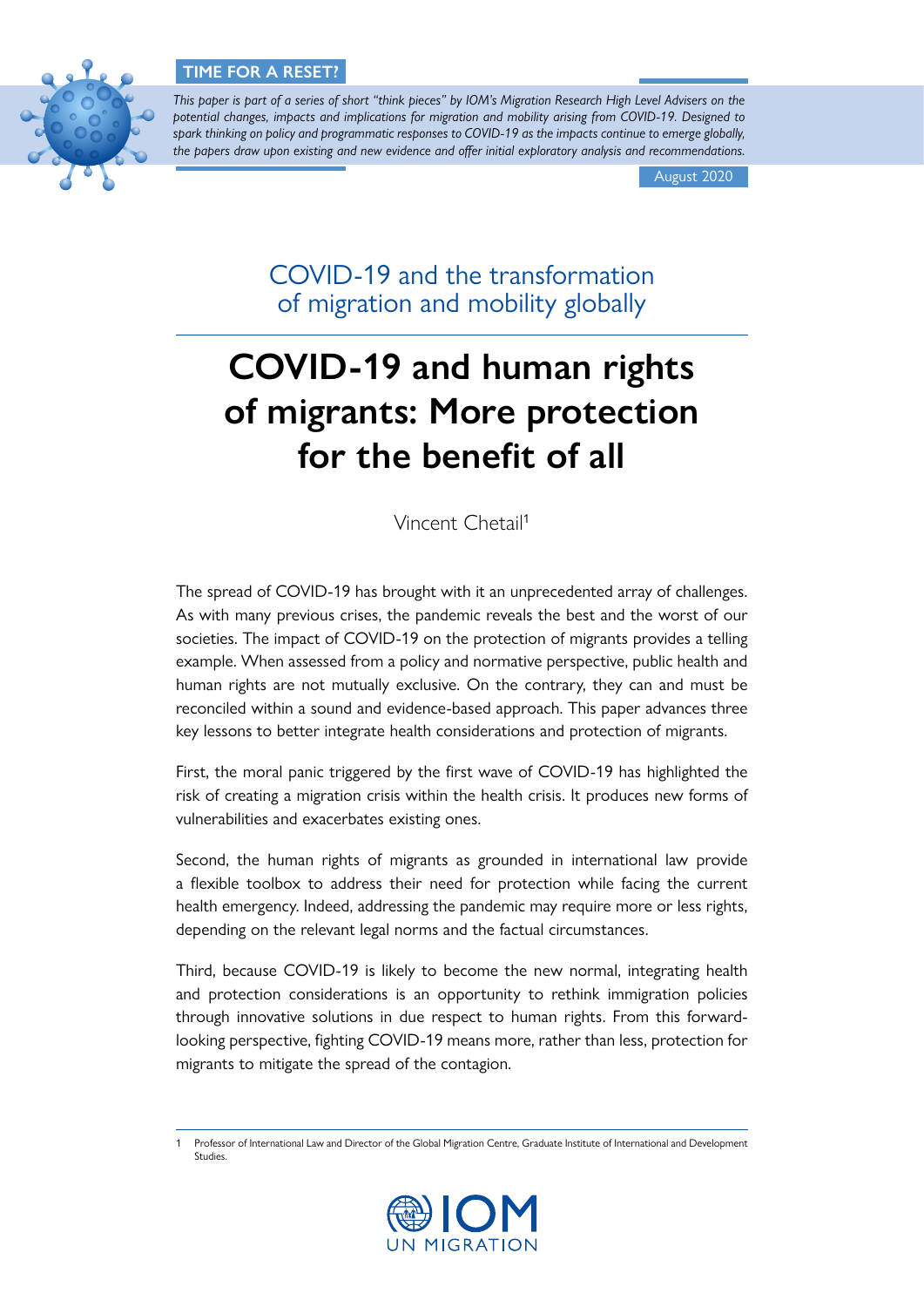

**PAGE 2**

### **Mind the gap of protection: A crisis within the crisis**

Like many other crises, the COVID-19 pandemic is disproportionately affecting people in vulnerable situations and marginalized communities. Migrants are no exception. The current health crisis exacerbates existing vulnerabilities of migrants, while generating new forms of vulnerability for them.

The impact of COVID-19 upon the vulnerabilities of migrants is well documented.<sup>2</sup> The most vivid instances include obstacles in accessing health care, denial of protection because of border closure, and the rise of racism, stigma and discrimination. Migrants who travel or live in unsafe conditions without access to water, sanitation and hygiene are obviously at greater risk. They include migrants in irregular situations, asylum seekers and exploited migrant workers. The risk is also particularly high for those who are detained in immigration centres or confined in camps with overcrowding, poor sanitation, and overstretched or inaccessible health services.

Addressing the vulnerabilities of migrants is not only a question of protection. It is also a matter of policy coherence and good governance. Neglecting the human rights of migrants is counterproductive and arguably dangerous in addressing the health crisis, for three obvious reasons:

- first, denying protection to migrants increases the risk of contagion within the whole population;
- second, it encourages irregular migration without any health control and follow-up;
- third, a large percentage of migrants are working in sectors considered essential to address the pandemic: health; agriculture; delivery services; transport; cleaning; and care for children, persons with disabilities and older persons.

Against this background, one of the most pressing issues is to avoid creating a migration crisis within the health crisis. In fact, when viewed from a distance, the current situation may be an opportunity to devise coherent and evidence-based policies grounded on rule of law with due respect for States' sovereignty. Addressing the current health emergency is not incompatible with the protection of migrants. On the contrary, the human rights of migrants under contemporary international law provide a common framework of analysis and a flexible tool for action in devising public health and migration policies in times of emergency.

<sup>2</sup> Gagnon, 2020; IOM and UNHCR, 2020; McAuliffe and Bauloz, 2020; Norman, 2020; Sanchez and Achilli, 2020; Veizis, 2020.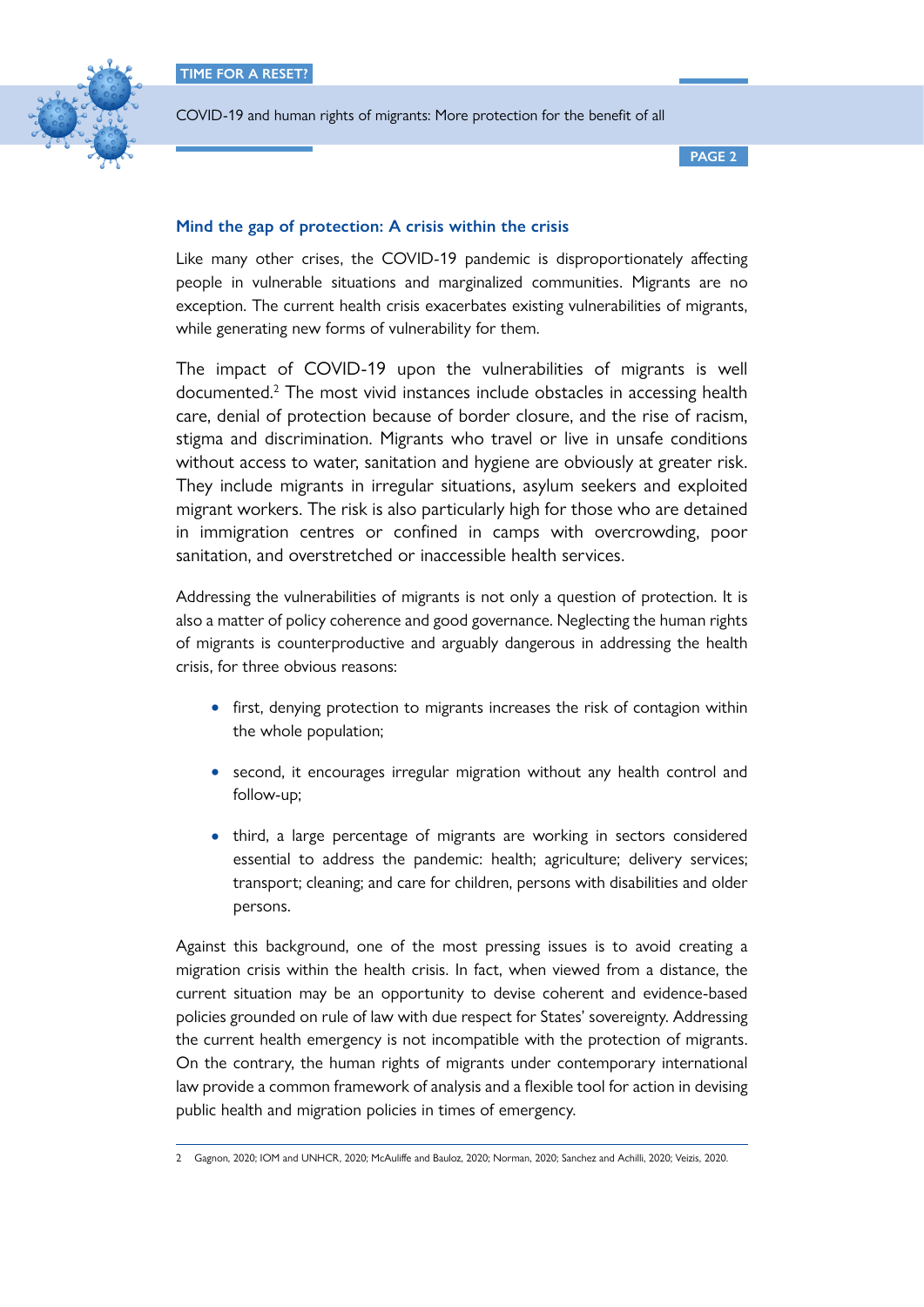

**PAGE 3**

## **Human rights of migrants in times of health emergency: More or less rights?**

International human rights law is well equipped to face public emergencies with due regard to State sovereignty and the fundamental rights of individuals. From this perspective, the human rights of migrants in times of emergency are determined by three layers of legal norms: a core content of fundamental rights that applies in any circumstances; a derogation mechanism under some human rights conventions; and lawful restrictions to human rights.

### *The core content of human rights in times of emergency*

Some fundamental principles of international law are applicable in any circumstances, including times of emergency. The right to life, freedom from torture, inhuman and degrading treatment, and the prohibition of forced labour and slavery are typical instances of fundamental rights that apply in any circumstances to every human being, including migrants, refugees and stateless persons.

Some other fundamental principles of international law are even more specific to migration. They include most notably:

- (1) The principle of non-refoulement, when there is a real risk of torture, or inhuman or degrading treatment;
- (2) The prohibition of collective expulsion and the correlative right to an individual assessment;
- (3) The principle of non-discrimination;
- (4) The prohibition of racism and of incitement to national, racial or religious hatred.<sup>3</sup>

These core rights are minimum standards of humanity. As such, they are not negotiable and they prevail over any other considerations. As detailed elsewhere,<sup>4</sup> these founding principles of international migration law have in common three main characteristics:

- they are legally binding for all States under customary international law and reinforced by a broad range of widely ratified conventions;
- they are absolute and cannot suffer from any exception nor derogation in any circumstances, including times of pandemic;
- they apply to all migrants regardless of their documentation status and regular situation.

<sup>3</sup> Chetail, 2019:119–164.

<sup>4</sup> Ibid.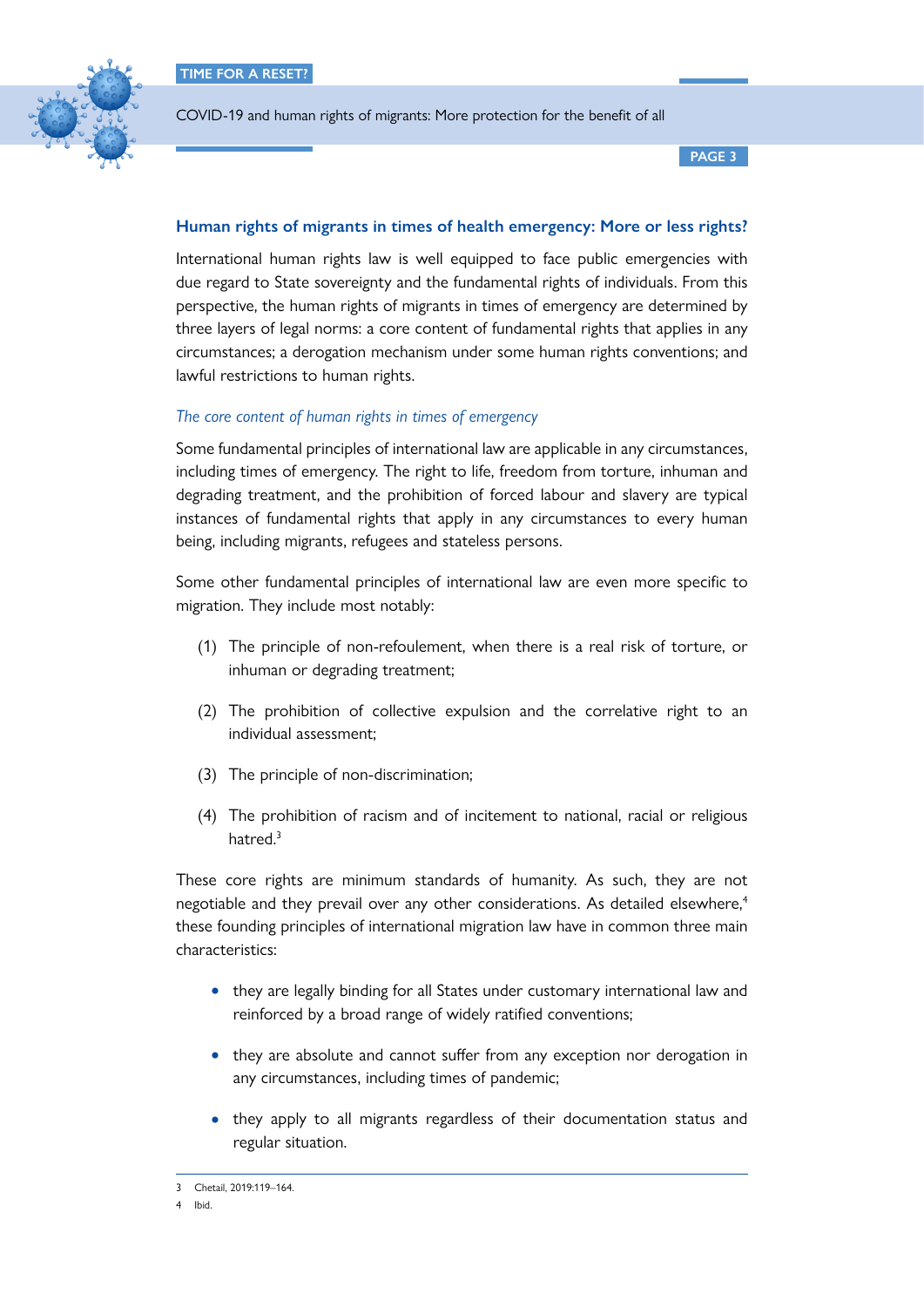

**PAGE 4**

#### *The derogation mechanism under human rights law conventions*

The core content of migrants' rights under general international law is supplemented by a second layer of treaty norms related to the derogation mechanism provided by some – but not all – human rights conventions. In particularly exceptional circumstances, States may derogate from their conventional duties, provided the following six cumulative requirements are met: $5$ 

- **(1) Public emergency**: the use of derogation requires a "public emergency which threatens the life of the nation", namely the threat of a widespread contagion within the whole population.
- **(2) Proclamation and notification**: the existence of such public emergency must be officially proclaimed and the State is additionally bound to notify the Secretariat of the relevant convention both of the derogatory measures and of its justifications to address the emergency.
- **(3) Necessity**: the derogation must be "strictly required by the exigencies of the situation" in order to protect public health and be limited in duration, coverage and scope.
- **(4) Proportionality**: the derogatory measures must be proportionate to the objective of protecting public health and be the least intrusive means to achieve this specific goal.
- **(5) Non-derogable rights**: some human rights cannot be subjected to any derogation. While the list of non-derogable rights varies slightly from one convention to another, it includes the following for State parties to the International Covenant on Civil and Political Rights (ICCPR):
	- right to life;
	- prohibition of torture or cruel, inhuman or degrading treatment, or of medical or scientific experimentation without consent;
	- prohibition of slavery and servitude;
	- recognition of everyone as a person before the law;
	- freedom of thought, conscience and religion;
	- prohibition of imprisonment because of inability to fulfil a contractual obligation;
	- principle of legality in the field of criminal law.

Article 4(1) ICCPR; Article 15(1) European Convention on Human Rights; Article 27(1) American Convention on Human Rights; Article 4(1) Arab Charter on Human Rights; Article 35(1) Commonwealth of Independent States Convention on Human Rights and Fundamental Freedoms. See also UNHRC, 2020.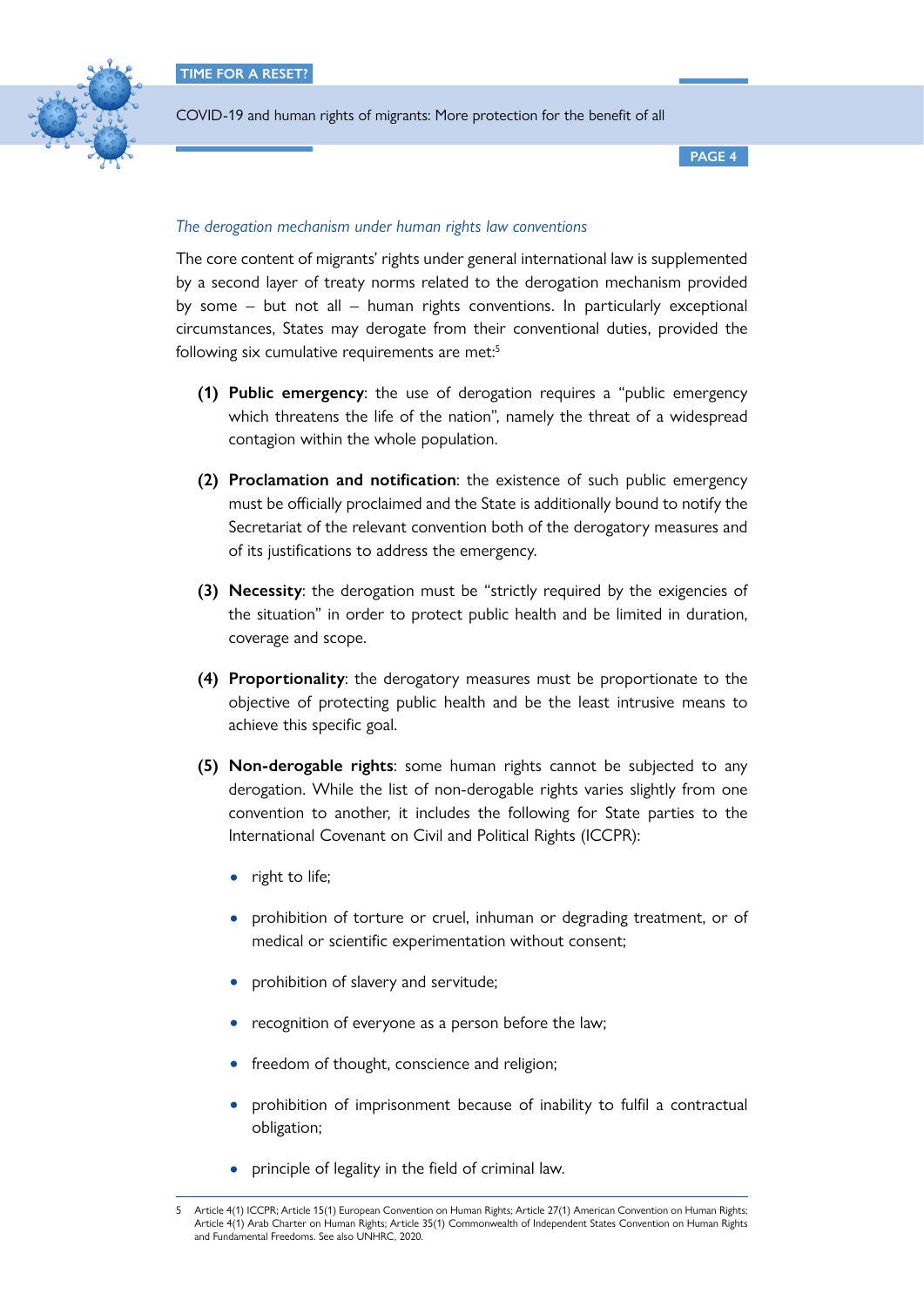

**PAGE 5**

**(6) Compliance with other international obligations:** derogations must be consistent with other legal duties under customary international law and treaty law. The former category of obligations includes the prohibition of discrimination, among other core human rights in times of emergency identified above. The latter encompasses all ratified treaties that do not provide a mechanism of derogation and, when such a possibility exists, includes those for which the State abstains from the use of derogation.

Contrary to the common belief, the great majority of conventions on human rights and migration do not provide a derogation mechanism. At the universal level, they include most notably:

- International Covenant on Economic, Social and Cultural Rights (ICESCR);
- Convention on the Elimination of All Forms of Racial Discrimination;
- Convention on the Rights of the Child;
- Convention on the Protection of the Rights of All Migrant Workers and Members of their Families;
- International Labour Organization (ILO) Migration for Employment Convention;
- ILO Migrant Workers (Supplementary Provisions) Convention;
- Protocol against the Smuggling of Migrants by Land, Sea and Air;
- Protocol to Prevent, Suppress and Punish Trafficking in Persons.

Each of these conventions remains plainly applicable in the context of the COVID-19 crisis. Obviously, this does not mean that States should implement them as if the pandemic had never happened. On the contrary, State parties are bound by these treaties to protect life and health within the scope of the relevant instruments. This primary duty and the measures to be adopted by States to address the pandemic are determined by the very content of the treaty provisions with due regard to the current circumstances.

The ICESCR offers a persuasive example. While economic, social and cultural rights may be subject to lawful restrictions in order to protect public health,<sup>6</sup> a core content of subsistence rights (such as food, housing and clean water) is guaranteed in any circumstances to all individuals, including migrants, without regard to their

<sup>6</sup> Article 4 ICESCR.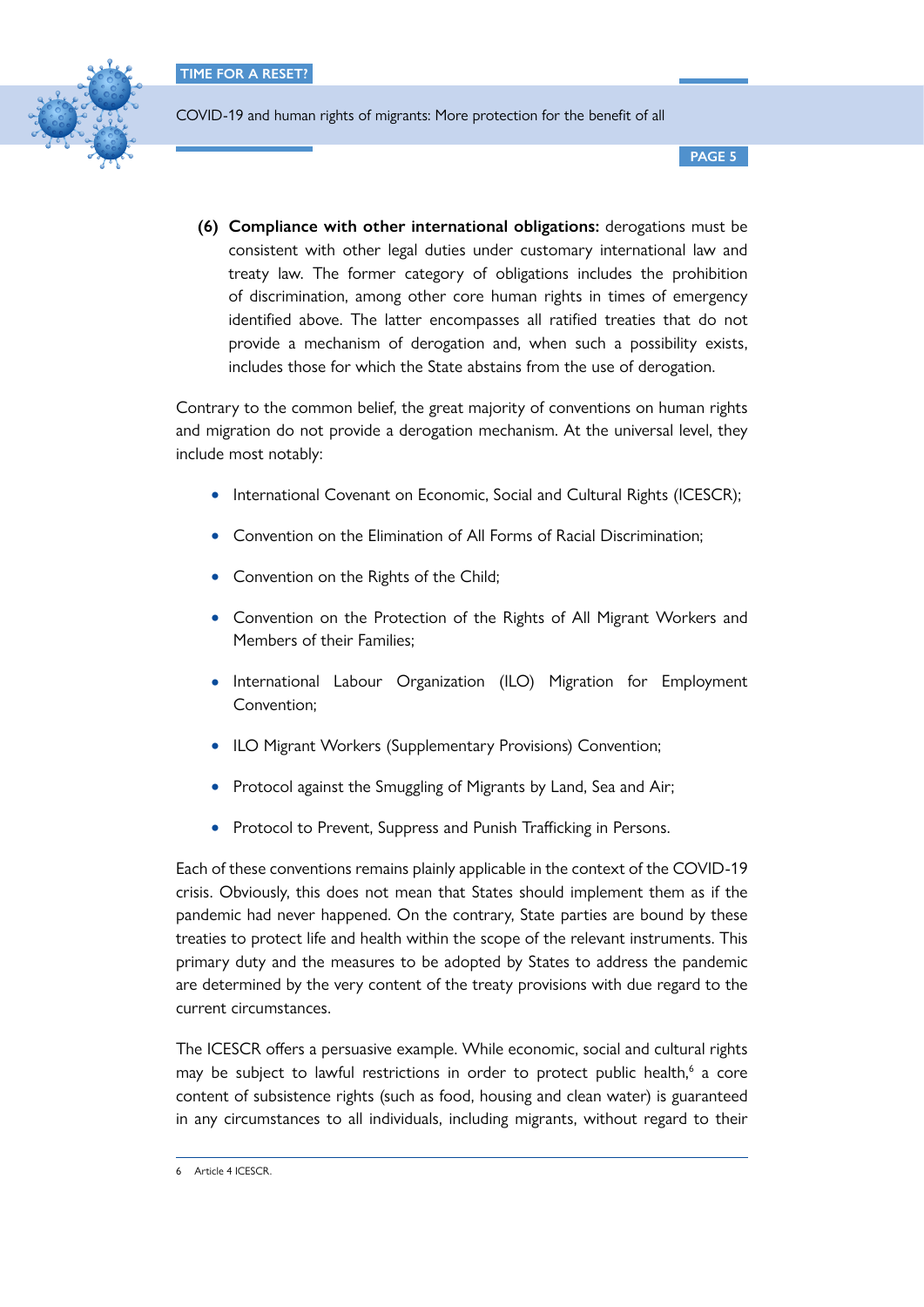

COVID-19 and human rights of migrants: More protection for the benefit of all

**PAGE 6**

documentation status.<sup>7</sup> As a result of this minimum core obligation, equal access to primary and emergency health care for all migrants remains utterly binding and in fact is needed more than ever to avoid the spread of contagions.<sup>8</sup>

## *Restrictions to human rights*

As exemplified above, addressing the public health emergency may require more or less rights depending on the factual circumstances and the very content of the applicable legal norms. In most cases, States are able to attain their public health objectives by invoking the possibility of restricting certain rights.

The vast majority of human rights are not absolute and may be subject to lawful restrictions. Freedom of religion and the right of peaceful assembly are typical instances of relative rights. In the specific context of migration, they also include:

- the right to leave any country;
- the right to family life, as an obstacle to removal or a ground for family reunification;
- the right to liberty and the prohibition of arbitrary detention;
- the right to freedom of movement within the territory of a State.

Even in times of emergency, the possibility of restricting human rights is governed by several prerequisites. First, a restriction of a right must remain an exception. In other words, restrictions shall not impair the essence of the rights by reversing the relation between principle and exception.

Second, to be lawful, a restriction must meet four cumulative conditions:

- **(1) Legality**: the restriction is provided by law with clear and accessible legal grounds.
- **(2) Necessity**: the restriction is necessary for the protection of one of four permissible grounds, which include public health, and designed to meet this specific objective.
- **(3) Proportionality**: the restriction is proportionate to the protection of public health and constitutes the least intrusive means to achieve its legitimate purpose.
- **(4) Compatibility with other rights**: the restriction is consistent with other human rights, including the principle of non-discrimination.<sup>9</sup>

8 Ibid.

<sup>7</sup> CESCR, 2017, paras. 9–11; CESCR, 2020, paras. 9 and 12.

<sup>9</sup> See notably Article 12(3) ICCPR and Article 4 ICESCR.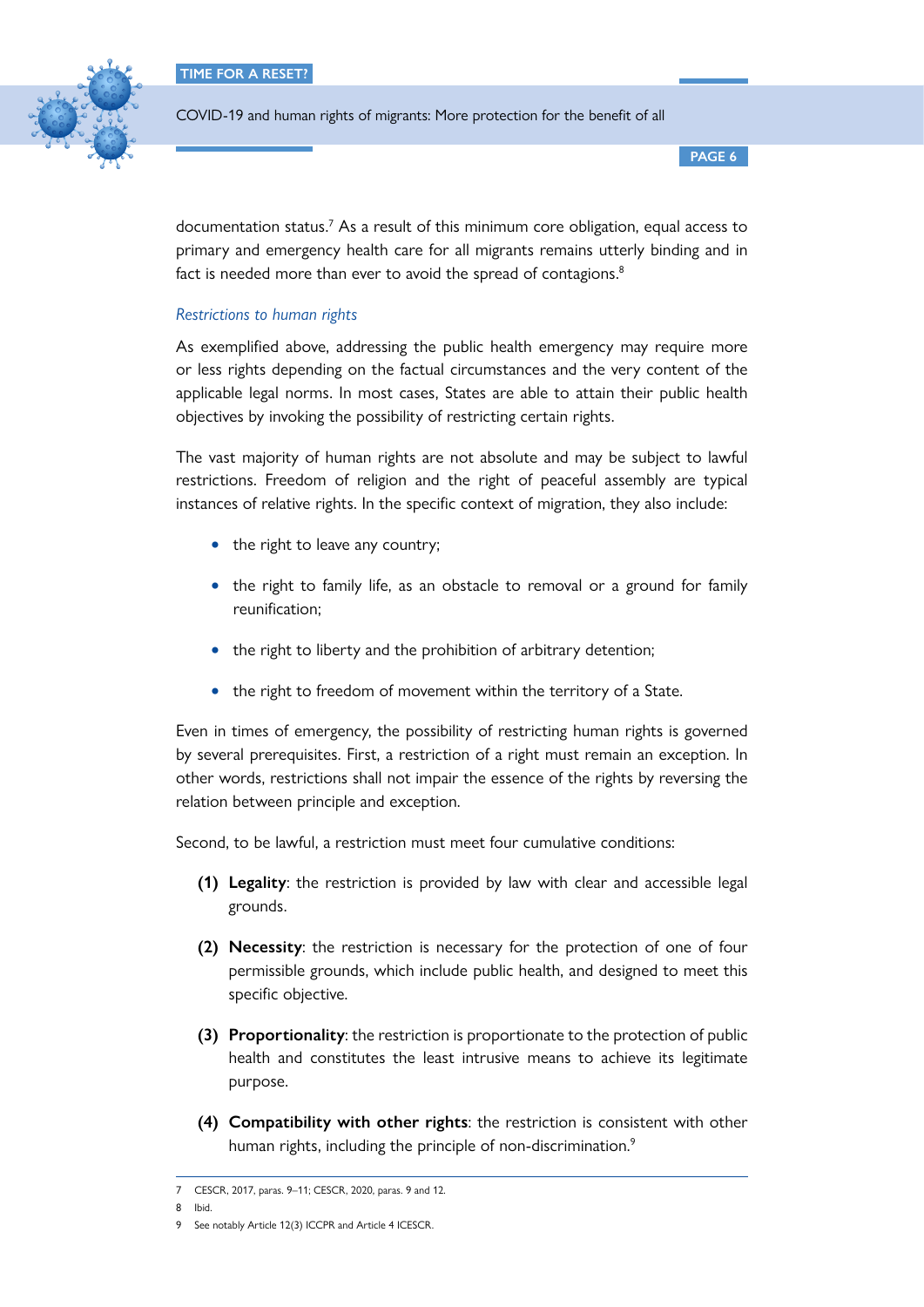

COVID-19 and human rights of migrants: More protection for the benefit of all

**PAGE 7**

Against this background, the Siracusa Principles on the Limitation and Derogation of Provisions in the ICCPR make clear that restriction of human rights to protect public health "must be specifically aimed at preventing disease or injury or providing care for the sick and injured." Hence, mitigating the spread of contagion may justify restriction to freedom of movement within the territory of a State. In other circumstances, however, restrictions are simply unable to protect public health. This objective may better be achieved in implementing human rights *in toto*. The prohibition of arbitrary detention offers an obvious case. The duty to provide non-custodial alternatives is further required to avoid the contagion spreading in overcrowded immigration detention centres.

## **Human rights at the borders: From legal commitments to recommended actions**

Although the future spread of contagion and its impact on mobility are hardly predictable, COVID-19 may be an opportunity to restate and reinforce a sound, coherent and human rights-based approach to migration policies alongside public health objectives. Clearly, States enjoy a broad margin of discretion in adapting their response to the changing evolution of the pandemic. Under international law, however, a key distinction shall be drawn between what States must do and what they should do, in order to reconcile public health with the protection of migrants.

## *The normative framework at the borders: What States must do*

States are legally committed to protect both public health and human rights in managing their borders. The challenges, be they political, humanitarian or operational, are huge and manifold. From a more general angle, the two basic options at play are border closure or stricter immigration control. The ultimate choice is up to each sovereign State with due regard to the evolution of the pandemic.

Nonetheless, both policy and normative considerations are more in favour of the latter option than the former. Reconciling health and protection imperatives is achieved in a more inclusive and predictable way within stricter immigration control. Alternatively, border closure does not operate in a legal vacuum and must be weighed against the risk of creating another public health hazard (i.e. by increasing irregular migration without any health control).

In any event, the twofold duty to protect public health and human rights can still be reconciled under each scenario:

(1) First scenario: in some exceptional circumstances, States may temporarily close their borders as a measure of last resort to prevent contagion from outside.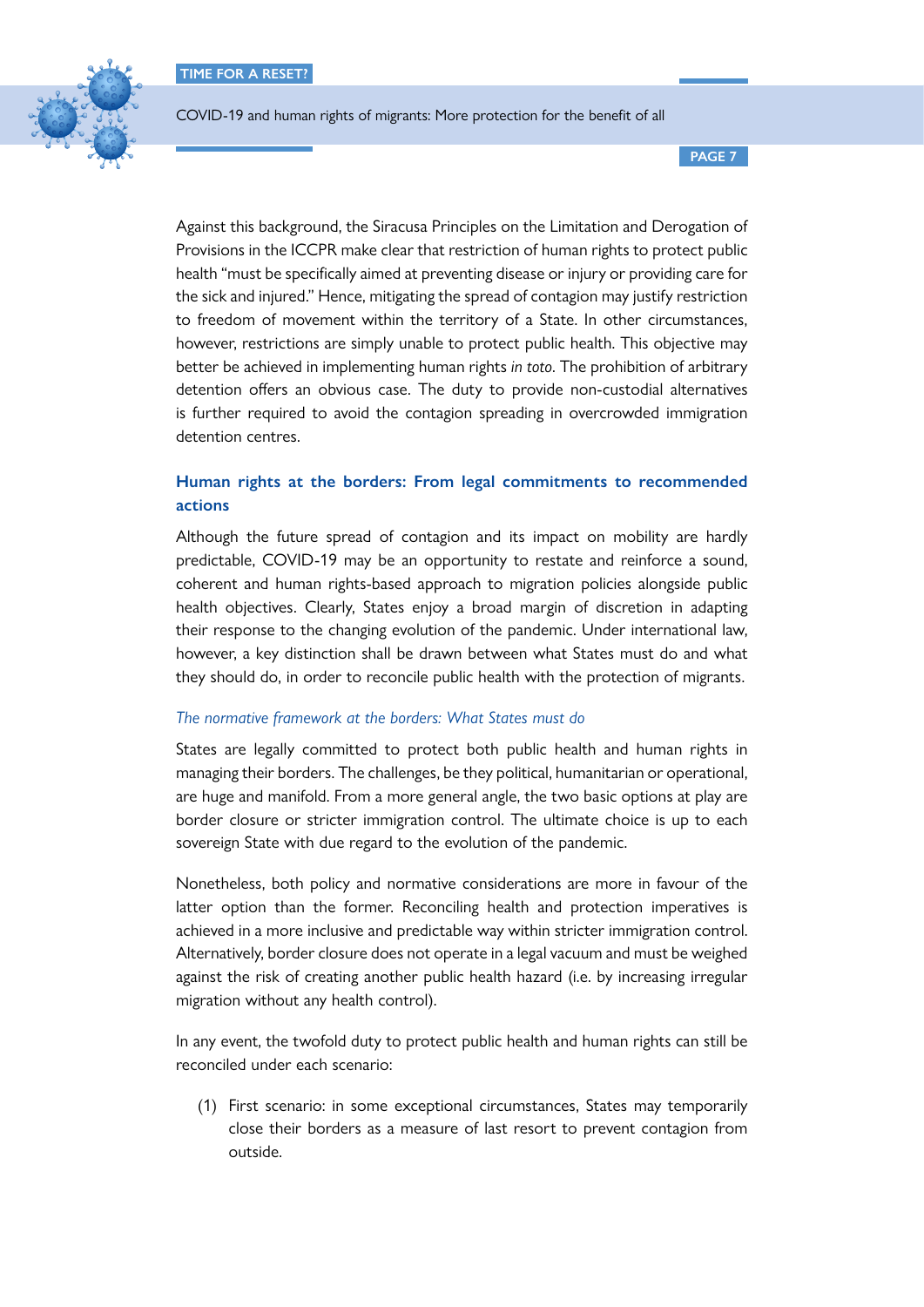

COVID-19 and human rights of migrants: More protection for the benefit of all

**PAGE 8**

Even in such an extreme case, border closure cannot justify any deviation from the most fundamental human rights in times of public emergency. It must thus allow exceptions with due regard to the principle of nonrefoulement, the prohibition of collective expulsion, the right to an individual assessment, and the principle of non-discrimination. Other specific measures of adaptation are further required regarding the application of conventions that do not allow any derogation, including the Convention on the Rights of the Child.

(2) Second scenario: in most cases, States may establish stricter immigration control with due regard to health and protection imperatives.

The pandemic obviously requires health-screening measures at the borders and, when needed, systematic quarantine. Health considerations may also justify a refusal of entry, provided it is necessary and proportionate to the protection of public health. A denial of entry is generally considered proportionate if it is based on a medical assessment and there is no other means to achieve the public health objective (such as community-based and home quarantine).

Besides the absolute guarantees in times of emergency already mentioned, some human rights may be subjected to lawful restrictions with a view of preventing contagion (such as freedom of movement), whereas other rights must be fully applied to achieve the same public health objective. They include the duty to provide alternatives to detention and access to health care and basic services for all migrants.

### *Recommended actions at the borders: What States should do*

Integrating health and protection considerations at the borders requires much more than implementing the current normative framework. It should go beyond the black letter of international law through proactive and innovative solutions. Taking seriously both public health and protection means more, rather than less, rights for migrants, because protecting persons on the move is protecting everyone.

Following this stance, many United Nations stakeholders have adopted non-binding recommendations to increase the protection of migrants, with the view of mitigating the impact of COVID-19. An archetypal instance is provided by the United Nations Network on Migration and its call to suspend forced returns of migrants during the pandemic.10 The network has also detailed a comprehensive range of recommended actions to enhance access to basic services for all migrants, regardless of their documentation status.11

<sup>10</sup> UN Network on Migration, 2020a.

<sup>11</sup> UN Network on Migration, 2020b.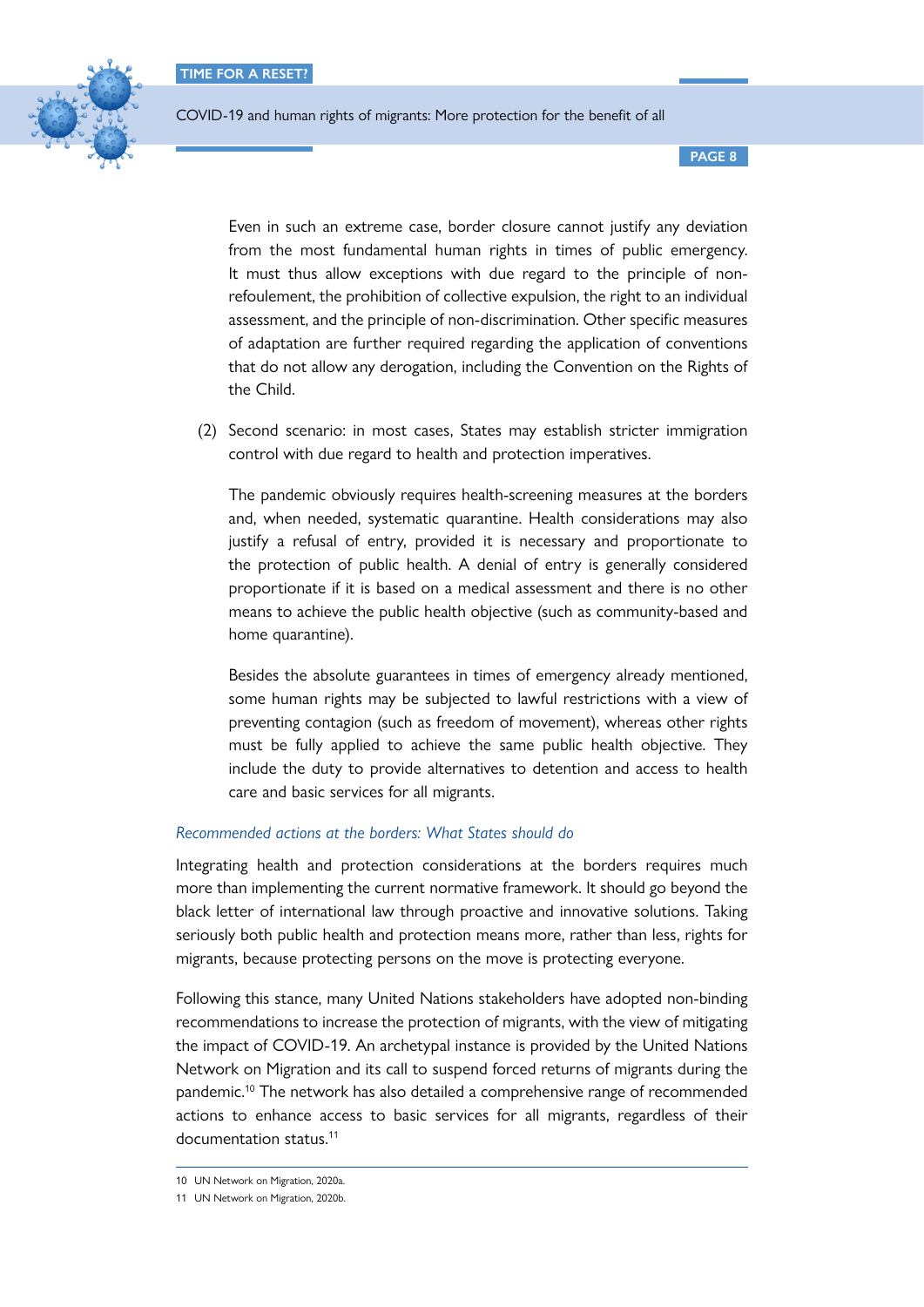

**PAGE 9**

Among other similar initiatives,<sup>12</sup> the International Organization for Migration (IOM) has identified several non-binding recommendations, with the view of merging immigration and health imperatives. They include:

- (1) Facilitating immigration and visa procedures for health-care workers and essential personnel responding to the pandemic and people with priority travel needs (including family members, frontier workers, transport personnel, passengers in transit and those travelling for imperative health or family reasons);
- (2) Expanding remote consular and/or processing support, to ensure the continuation of seasonal or temporary work and enhanced access to lawful pathways through facilitated immigration and visa procedures;
- (3) Facilitating regular stay of visa holders (through automatic extension or online applications for extension);
- (4) Waiving administrative sanctions or penalties on foreigners unable to leave the territory due to travel restrictions;
- (5) Regularizing undocumented migrants to enable their access to social and health services.<sup>13</sup>

While these non-binding recommendations are not exhaustive, several United Nations Member States have taken similar actions alongside other innovative solutions, such as mobility corridors and immunity passports.<sup>14</sup> Further systematic integration of health and protection imperatives at the borders entails a broad range of quick and flexible adaptations of both legal and operational measures.

Critically, addressing the manifold challenges of COVID-19 will require a rethink of migration policies so that they can be responsive to the evolution of the pandemic, while maintaining consistent adherence to human rights law. It further needs a truly collective response through enhanced international cooperation, for no State can fight the virus alone. As the United Nations Secretary-General underlines, "No-one is safe until everyone is safe. […] This crisis is an opportunity to reimagine human mobility for the benefit of all while advancing our central commitment of the 2030 Agenda to leave no one behind."15

<sup>12</sup> ILO, 2020; OHCHR, 2020.

<sup>13</sup> IOM, 2020a.

<sup>14</sup> Ibid.; United Nations, 2020:20.

<sup>15</sup> United Nations, 2020:24.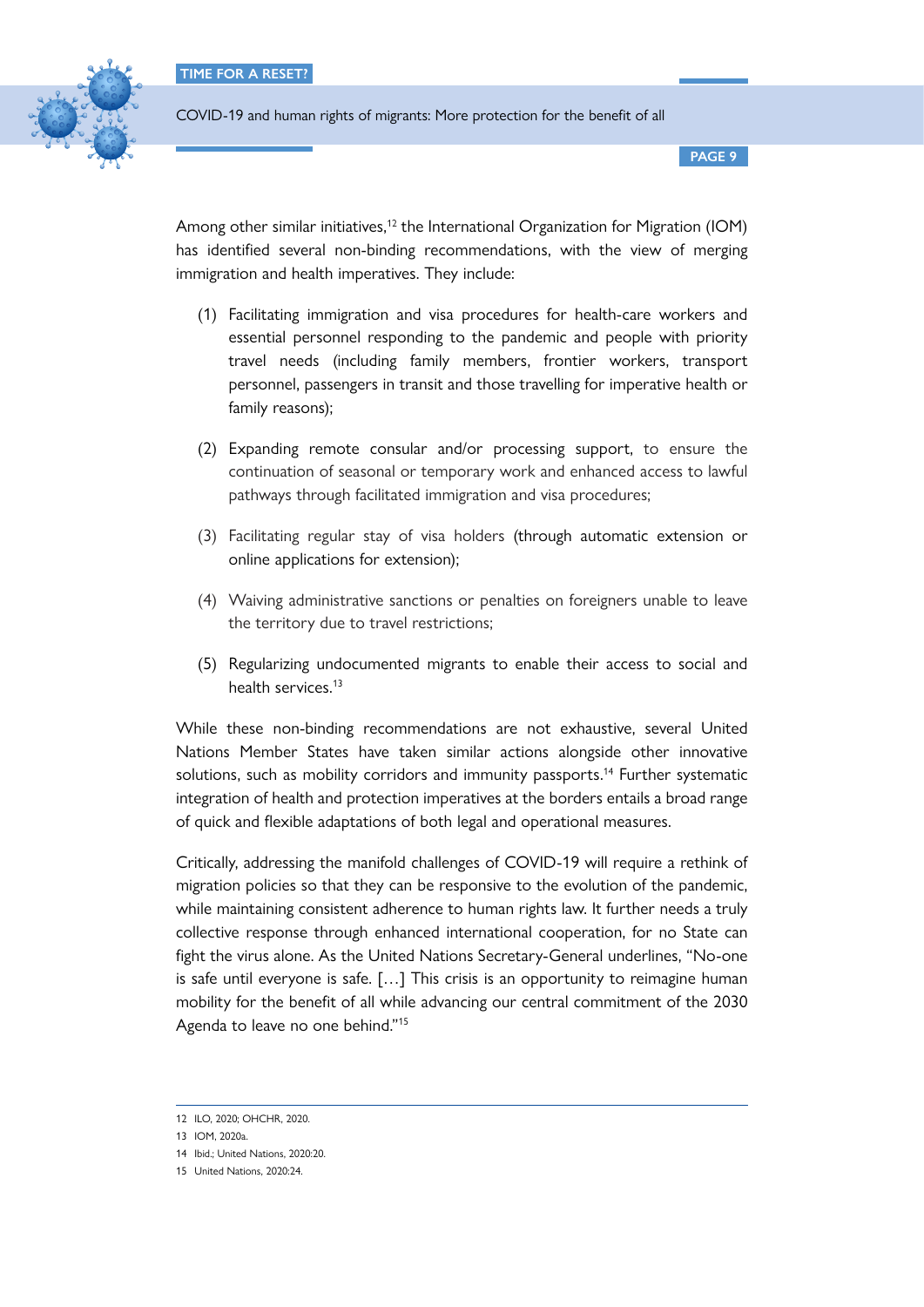

**PAGE 10**

#### **References**

Chetail, V.

2019 *International Migration Law*. Oxford University Press, Oxford.

Committee on Economic, Social and Cultural Rights (CESCR)

- 2017 Duties of States towards refugees and migrants under the International Covenant on Economic, Social and Cultural Rights. United Nations Economic and Social Council, 13 March. Available at [https://undocs.org/E/C.12/2017/1.](https://undocs.org/E/C.12/2017/1)
- 2020 Statement on the coronavirus disease (COVID-19) pandemic and economic, social and cultural rights. United Nations Economic and Social Council, 17 April. Available at [https://](https://undocs.org/E/C.12/2020/1) [undocs.org/E/C.12/2020/1.](https://undocs.org/E/C.12/2020/1)

Gagnon, J.

2020 COVID-19: Consequences for international migration and development [blog]. Organisation for Economic Co-ordination and Development. Development Matters, 2 April. Available at [https://oecd-development-matters.org/2020/04/02/covid-19-consequences-for-international](https://oecd-development-matters.org/2020/04/02/covid-19-consequences-for-international-migration-and-development/)[migration-and-development/.](https://oecd-development-matters.org/2020/04/02/covid-19-consequences-for-international-migration-and-development/)

Guadagno, L.

2020 *Migrants and the COVID-19 pandemic: An initial analysis*. International Organization for Migration. Migration Research Series No. 60, Geneva. Available at [https://publications.iom.](https://publications.iom.int/books/mrs-no-60-migrants-and-covid-19-pandemic-initial-analysis) [int/books/mrs-no-60-migrants-and-covid-19-pandemic-initial-analysis.](https://publications.iom.int/books/mrs-no-60-migrants-and-covid-19-pandemic-initial-analysis)

International Labour Organization (ILO)

2020 Policy brief: Protecting migrant workers during the COVID-19 pandemic: Recommendations for policy-makers and constituents. 30 April. Available at [www.ilo.org/wcmsp5/groups/](http://www.ilo.org/wcmsp5/groups/public/---ed_protect/---protrav/---migrant/documents/publication/wcms_743268.pdf) [public/---ed\\_protect/---protrav/---migrant/documents/publication/wcms\\_743268.pdf](http://www.ilo.org/wcmsp5/groups/public/---ed_protect/---protrav/---migrant/documents/publication/wcms_743268.pdf).

International Organization for Migration (IOM)

- 2020a COVID-19 identification and monitoring of emerging immigration, consular and visa needs. Issue brief, 30 April. Available at [www.iom.int/sites/default/files/issue\\_brief\\_-\\_ibm\\_042020.](http://www.iom.int/sites/default/files/issue_brief_-_ibm_042020.pdf) [pdf.](http://www.iom.int/sites/default/files/issue_brief_-_ibm_042020.pdf)
- 2020b COVID-19 Emerging immigration, consular and visa needs and recommendations: Brief II – managing limited mobility pathways. 15 May. Available at [www.iom.int/sites/default/files/](http://www.iom.int/sites/default/files/defaul/issue_brief_2_-_ibm_052020r.pdf) [defaul/issue\\_brief\\_2\\_-\\_ibm\\_052020r.pdf.](http://www.iom.int/sites/default/files/defaul/issue_brief_2_-_ibm_052020r.pdf)

International Organization for Migration (IOM) and United Nations High Commissioner for Refugees (UNHCR)

2020 COVID-19: Access challenges and the implications of border restrictions. 9 May. Available at [https://reliefweb.int/report/world/covid-19-access-challenges-and-implications-border](https://reliefweb.int/report/world/covid-19-access-challenges-and-implications-border-restrictions)[restrictions](https://reliefweb.int/report/world/covid-19-access-challenges-and-implications-border-restrictions).

McAuliffe, M. and C. Bauloz

2020 The coronavirus pandemic could be devastating for the world's migrants. World Economic Forum, 6 April. Available at [www.weforum.org/agenda/2020/04/the-coronavirus-pandemic](http://www.weforum.org/agenda/2020/04/the-coronavirus-pandemic-could-be-devastating-for-the-worlds-refugees/)[could-be-devastating-for-the-worlds-refugees/.](http://www.weforum.org/agenda/2020/04/the-coronavirus-pandemic-could-be-devastating-for-the-worlds-refugees/)

Norman, K.

2020 Syria, the EU-Turkey Deal, and migration policies in the age of COVID-19. Issue brief. Baker Institute for Public Policy, Rice University, 31 March. Available at [www.bakerinstitute.org/](http://www.bakerinstitute.org/media/files/files/94878647/bi-brief-033120-cme-migration.pdf) [media/files/files/94878647/bi-brief-033120-cme-migration.pdf](http://www.bakerinstitute.org/media/files/files/94878647/bi-brief-033120-cme-migration.pdf).